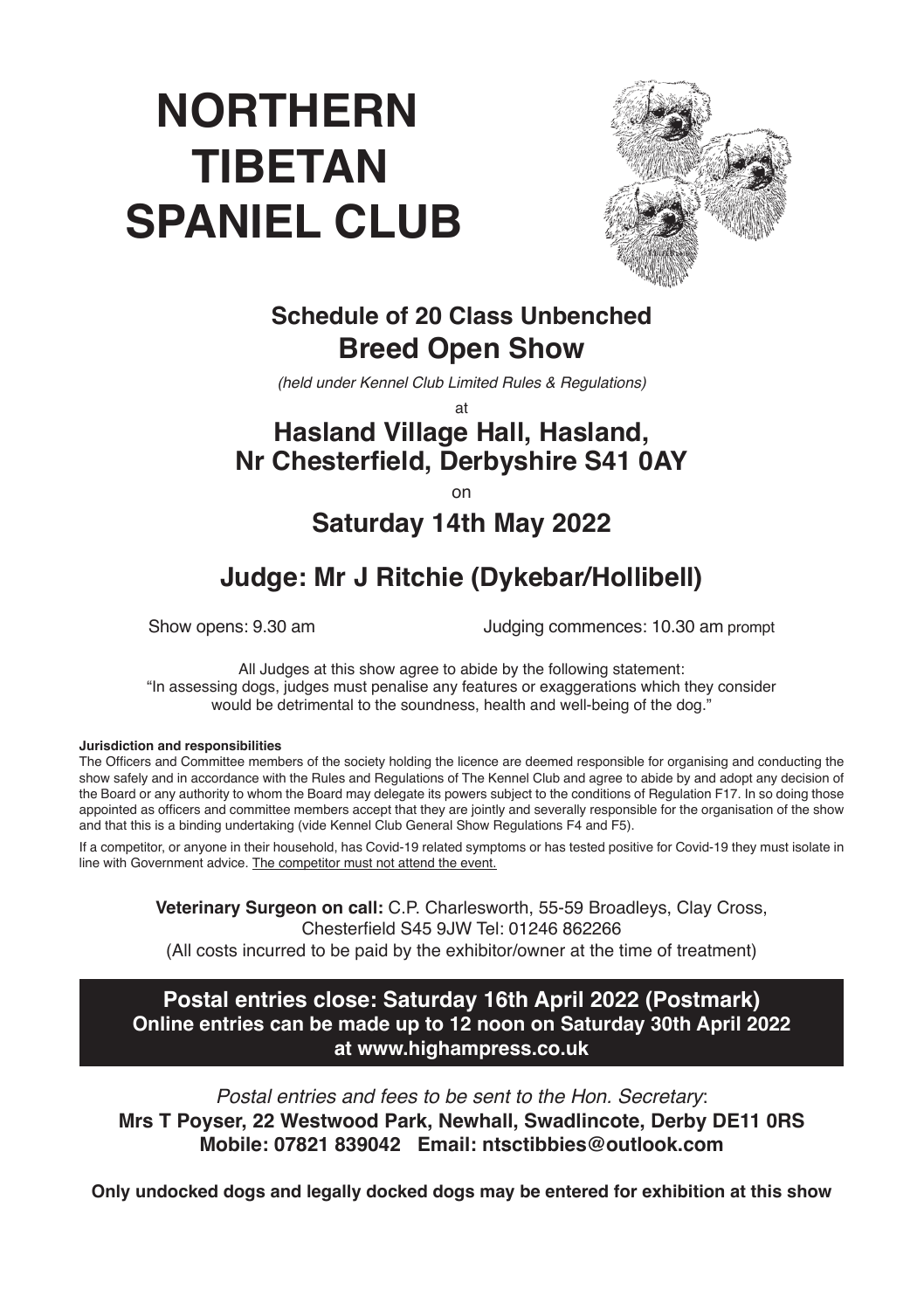## **NORTHERN TIBETAN SPANIEL CLUB OFFICERS & COMMITTEE**

**Chairman:** Mrs L Morton **Vice-Chairman:** Mr P Stone

#### **Secretary:** Mrs T Poyser **Treasurer:** Mr S Reynolds

**Committee:** Mrs J Bishop, Mrs T Bodell, Miss C Davies, Mrs C Redfern, Miss V A C Hughes, Mr P Redfern, Mrs P Smith, Ms S Thomson

**Show Manager:** Mr P Redfern

**Covid Safety Officer:** Mrs T Poyser

#### **ENTRY FEES**

Members first entry per dog £4.50 Non-Members first entry per dog £5.50 Members & Non-Members subsequent entries with same dog £1.00 Not for Competition £1.00 Catalogues £3.00 pre-paid with entries only (none available on the day)

# **CLASSIFICATION**

## **Judge: Mr J Ritchie (Dykebar/Hollibell)**

| 1 Special Vintage Dog (10 yrs and over) | 11 Special Vintage Bitch (10 yrs and over) |
|-----------------------------------------|--------------------------------------------|
| 2 Veteran Dog                           | 12 Veteran Bitch                           |
| 3 Minor Puppy Dog                       | 13 Minor Puppy Bitch                       |
| 4 Puppy Dog                             | 14 Puppy Bitch                             |
| 5 Junior Dog                            | 15 Junior Bitch                            |
| 6 Yearling Dog                          | 16 Yearling Bitch                          |
| 7 Graduate Dog                          | 17 Graduate Bitch                          |
| 8 Post Graduate Dog                     | 18 Post Graduate Bitch                     |
| 9 Limit Dog                             | 19 Limit Bitch                             |
| 10 Open Dog                             | 20 Open Bitch                              |

#### **TROPHIES**

Decision on Cups will be made closer to the show. Anyone holding a Club Cup or Trophy, would they please return it at the Show or beforehand to the Cup Steward - Mrs C Redfern, thank you.

#### **REFRESHMENTS**

Due to Covid restrictions this will be limited to Bacon Cobs on arrival and cake in the afternoon. Tea/Coffee will be available throughout the day.

#### **AWARDS**

**Prize Money:** 1st £2; 2nd £1; 3rd 50p in all Classes

**Rosettes:** Best in Show, Best Opposite Sex, Best Dog, Reserve Best Dog, Best Bitch, Reserve Best Bitch, Best Veteran in Show, Best Special Vintage in Show, Best Puppy in Show, Reserve Best Puppy in Show 1st - VHC in all classes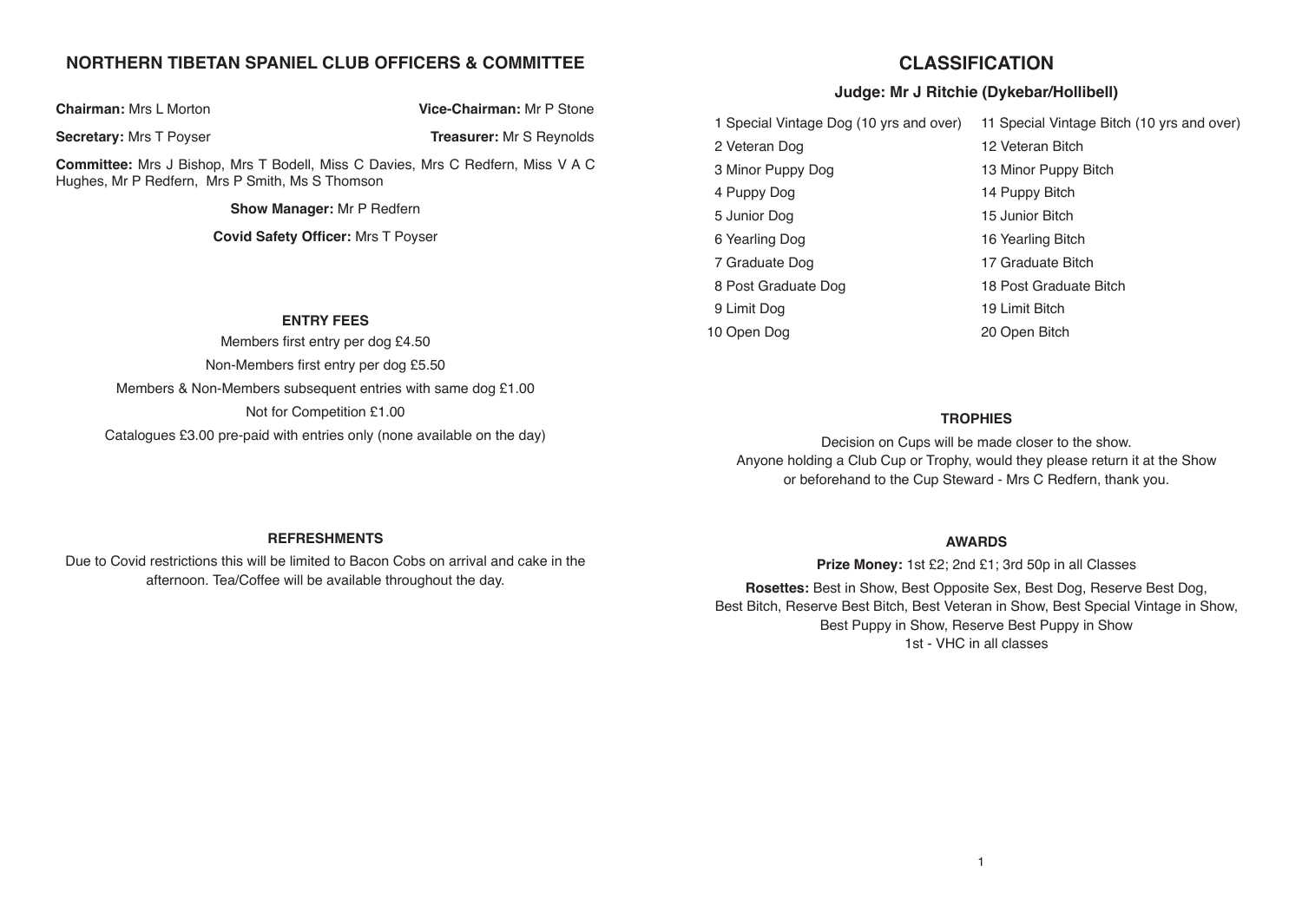# **RULES AND REGULATIONS**

#### 1. The Show will open at 9.30 am.

- 2. Dogs will be received until 12 noon after which no dogs may be received except under exceptional and unforseen circumstances and by special permission of the Show Managment.
- 3. Judging will commence at 10.30 am.
- 4. Exhibits may be removed from the show after their Judging has been completed. The show will close half an hour after all Judging has been completed.
- 5. ENTRY FEES: Members: £4.50 per dog, Non-Members £5.50 per dog, all subsequent entries £1.00, Not for Competition £1.00. Pre-Paid Catalogues £3.00 (none available on the day). Membership Fees UK £5.00 Single, £7.00 Joint, 50p Junior. Overseas Membership £6.00 Single, £7.00 Joint. You may enter online at www.highampress.co.uk.
- 6. Prize Money: 1st £2; 2nd £1; 3rd 50p in all classes.
- 7. The Committee reserves to itself the right to refuse entries.
- 8. Puppies under six calendar months of age on the day of the Show are not eligible for exhibition.
- 9. The mating of bitches within the precincts of the Show is forbidden.
- 10. **Best Puppy in Show (if scheduled).** Where a Best Puppy in Show competition is scheduled the Best Puppy in Show is a puppy which has competed and is unbeaten by any other puppy exhibited at the same show. A puppy is a dog of six and not exceeding twelve calendar months of age on the first day of the Show. Where the Best in Show is a puppy it may, at the discretion of the judge, be awarded Best Puppy in Show respectively. Where the Reserve Best in Show is a puppy which has only been beaten by an adult dog it may, at the discretion of the judge be Best Puppy in Show respectively. Consequently, selection of Best Puppy in Show must follow the selection of Best in Show respectively.
- 11. **Best in Show.** Best in Show must be selected from the exhibits declared Best of Sex. If a Reserve Best in Show is to be selected, the eligible dogs are those declared Best Opposite Sex and Reserve Best of Sex to the exhibit declared Best in Show.
- 12. Exhibits will not be admitted to Best in Show competition after a period of ten minutes has elapsed since the announcement that exhibits are required for judging, unless they have been unavoidably delayed by previous judging not completed on time, and then only with the special permission of the Show Management.
- 13. Exhibitors must not pick up dogs by their tails and leads when lifting them nor handle a dog in a manner which causes its feet not to touch the ground when on the move. This is not acceptable. Exhibitors should note that such practice would constitute harsh handling and reports of such practice will be referred to the Committee under Kennel Club Show Regulation F11.
- 14. All exhibitors must be familiar with Kennel Club Regulation F (Annex B) Regulations for the Preparation of Dogs for Exhibition.
- 15. All dogs resident outside the UK must be issued with a Kennel Club Authority to Compete number before entry to the show/event can be made. All overseas entries without an Authority to Compete number will be returned to the exhibitor/competitor.
- 16. **DOGS IN VEHICLES ON HOT DAYS**. Your dog is vulnerable and at risk during hot weather and the Kennel Club offers the following guidance to help guide you through the do's and don'ts travelling to and whilst at KC licensed events.
	- When travelling to a show please take a moment to consider whether the route to the show is on a busy holiday route, and leave earlier to avoid increased time in traffic jams.
	- If your vehicle is not air-conditioned seriously consider whether travelling to the show is a good idea at all.
	- The vehicle should be as fully ventilated as possible, and plenty of stops should be taken, with lots of water available to drink.
- Ensure your dog is not sitting in full sunlight. There should be plenty of free flowing air around the dog.
- When at the show, never leave your dog in the vehicle.
- Keep the dog in the shade take your own shade for example a large umbrella and always have plenty of water available to drink so your dog stays well hydrated.
- Avoid your dog taking part in unnecessary exertion, or from standing in exposed sunlight for extended lengths of time. Remember, if you feel hot your dog is very likely to feel much hotter and dehydrated, and this could lead to dire results. Please look after your dog's welfare. **WARNING: IF YOUR DOG IS FOUND TO BE AT RISK FORCIBLE ENTRY TO YOUR VEHICLE MAY BE NECESSARY WITHOUT LIABILITY FOR ANY DAMAGE CAUSED.**
- 17. Anyone whose dog is entered at a Kennel Club licensed event should take all reasonable steps to ensure the needs of their dog(s) are met, and should not put a dog's health and welfare at risk by any action, default, omission or otherwise. Breach of Kennel Club Regulations in this respect may be referred to the Board for disciplinary action under the Kennel Club Rules and Regulations. The use of pinch collars, electronic shock collars, or prong collars, is not permitted at any show licensed by the Kennel Club. This shall apply at the venue or within the precincts of the show.
- 18. **Not for Competition:** Not for Competition entries will be accepted. Details of each dog so entered must be recorded on the entry form and must be Kennel Club registered.
- 19. No modifications will be made to this Schedule except by permission of the Board of the Kennel Club, which will be followed by advertisement in the Canine Press wherever possible.

**EXHIBITORS PLEASE NOTE:** In accordance with Kennel Club guidelines, exhibitors must display exhibit number/owner identification on their crate, cage or container at all times.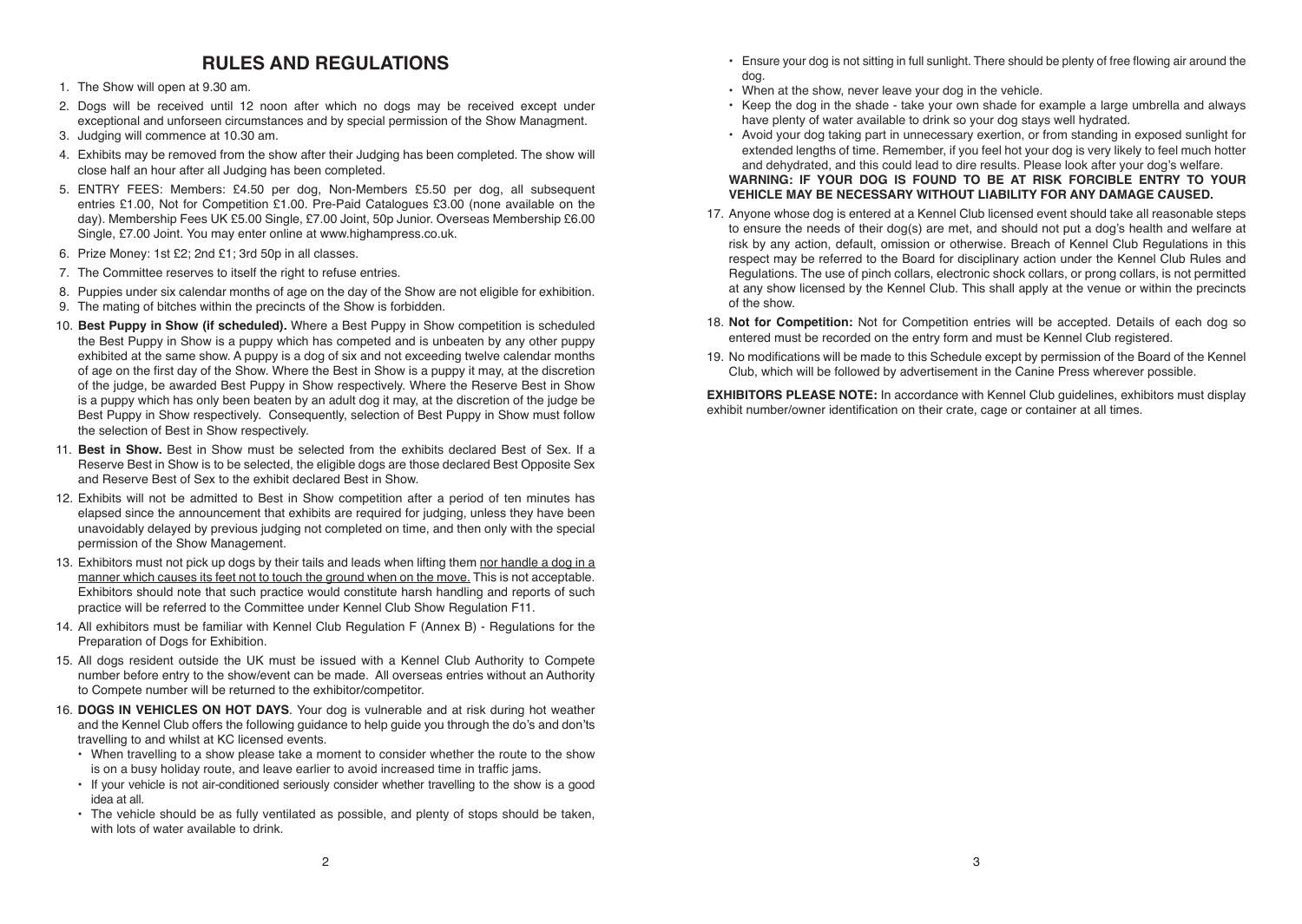## **DEFINITIONS OF CLASSES**

In the following definitions, a Challenge Certificate includes any Show award that counts towards the title of Champion under the Rules of any governing body recognised by the Kennel Club. Wins at Championship Shows in breed classes where Challenge Certificates are not on offer shall be counted as wins at Open Shows. In the case of a dog owned in partnership and entered in Members' classes or competing for Members' Specials each partner must at the time of entry be a member of the Society. In estimating the number of awards won, all wins up to and including the seventh day before the date of closing of postal entries shall be counted when entering for any class i.e. **Saturday 9th April 2022.** Wins in Variety classes do not count for entry in Breed classes but when entering in Variety classes, wins in both Breed and Variety classes must be counted. First prizes awarded in any classes defined as Special do not count towards eligibility. If an exhibitor reports before the judging of a class or classes that a dog has been entered which is ineligible, the exhibitor may choose one of the following options:-

(1) Withdrawal

The dog may be withdrawn from competition subject to the conditions of Regulation F.(1).19.

- (2) Transfer
	- a) If a dog is ineligible for a class or classes as regards its colour, sex, weight or height the Show Secretary shall transfer it to the equivalent class or classes for the correct colour, sex, weight or height and, in the event of there being no equivalent class, Minor Puppy and Puppy excepted to the Open class for the correct colour, sex, weight or height.
	- b) For an exhibit entered incorrectly in a Minor Puppy Class, Puppy Class or Junior Class, which is over age but under twelve calendar months of age, eighteen calendar months of age or 24 calendar months of age respectively, the Show Secretary shall transfer the exhibit to the Puppy Class, Junior Class or Yearling Class respectively for the correct colour, sex, weight or height and in the event of there being no Puppy, Junior or Yearling Class to the Open Class for the correct colour, sex, weight or height.
	- c) For any reason other than the above, the Show Secretary shall transfer It to the Open Class for the correct colour, sex, weight or height.
	- d) If an exhibit arrives late and misses a class, even if it is the only class in which the dog is entered, the dog may not be transferred to any other class.
- **MINOR PUPPY** For dogs of six and not exceeding nine calendar months of age on the first day of the **Show**
- **PUPPY** For dogs of six and not exceeding twelve calendar months of age on the first day of the Show. **JUNIOR** For dogs of six and not exceeding eighteen calendar months of age on the first day of the Show. **YEARLING** For dogs of twelve and not exceeding twenty-four calendar months of age on the first day of the Show.
- **GRADUATE** For dogs which have not won a Challenge Certificate/CACIB/CAC/Green Star or four or more First Prizes at Championship Shows in Graduate, Post Graduate, Minor Limit, Mid Limit, Limit and Open classes, whether restricted or not where Challenge Certificates were offered for the breed.
- **POST GRADUATE** For dogs which have not won a Challenge Certificate/CACIB/CAC/Green Star or five or more First Prizes at Championship Shows in Post Graduate, Minor Limit, Mid Limit, Limit and Open classes, whether restricted or not where Challenge Certificates were offered for the breed.
- **LIMIT** For dogs which have not become show Champions under The Kennel Club Regulations or under the rules of any governing body recognised by The Kennel Club, or won 3 or more CC/CACIB/CAC/ Green Stars or won 7 or more First Prizes in all at Championship Shows in Limit or Open Classes confined to the Breed, whether restricted or not at Shows where Challenge Certificates were offered for the breed.
- **OPEN** For all dogs of the breed for which the class is provided and eligible for entry at the Show. **VETERAN** For dogs of not less than 7 years of age on the first day of the Show.
- **SPECIAL VINTAGE** For dogs of ten years and over on the first day of the Show.
- **NOT FOR COMPETITION** Societies may at their discretion, accept Not for Competition entries. Societies may accept such entries from breeds of dog not included within the title of the Society and at Shows held over more than one day, such entries may be accepted on any day from any breed.

# **REGULATIONS FOR THE PREPARATION OF DOGS FOR EXHIBITION F(B)**

- 1. These Regulations must be observed when a dog is prepared for exhibition and/or exhibited at any Kennel Club licensed event. Objections may be referred to the Board for disciplinary action under these Show Regulations and/or for disciplinary action under Kennel Club Rule A11.
	- (a) A dog found to have been exhibited in breach of these Regulations will automatically be disqualified from exhibition at the show and from any award gained thereat.
	- (b) Unless the exhibitor provides a satisfactory explanation for the dog being exhibited in breach of these Regulations then he/she may be subject to further penalties of either a fine or as listed under Rule A11.
- 2. (a) No substance which alters the natural colour, texture or body of the coat may be present in the dog's coat for any purpose at any time during the Show. No substance which alters the natural colour of any external part of the dog may be present on the dog for any purpose at any time during the show.
	- (b) Any other substance (other than water) which may be used in the preparation of a dog for exhibition must not be allowed to remain in the coat or on any other part of the dog at the time of exhibition.
- 3. No act or operation which alters the natural conformation of a dog or any part thereof may be performed except:-
	- (a) Operations certified to the satisfaction of the Board.
	- (b) The removal of dew claws of any breed.
	- (c) Operations to prevent breeding provided that such operations are notified to the Kennel Club before neutered dogs are shown.
	- Nor must anything be done calculated to in the opinion of the Board to deceive.
- 4. The Board without previous notice may order an examination of any dog or dogs at any show. Any examination thus ordered will be made by a person having executive authority who shall have a written directive from the Kennel Club in their possession. Samples may be taken for further examination and analysis.
- 5. An individual has the right to lodge an objection to a dog only if he/she is the owner or handler of a dog competing in the same breed or class. An objection may, however, be lodged by an official of the show or by anyone so deputed by the Kennel Club. It will be the responsibility of the individual who lodges the objection or the official (as appropriate), to substantiate the grounds for the objection. The Kennel Club will substantiate the grounds for an objection made on its behalf.
- 6. Any objection by an individual related to an infringement of these Regulations must be made in writing to the show secretary at his/her office before the close of the show and the individual must produce evidence of identity at the time of lodging the complaint.